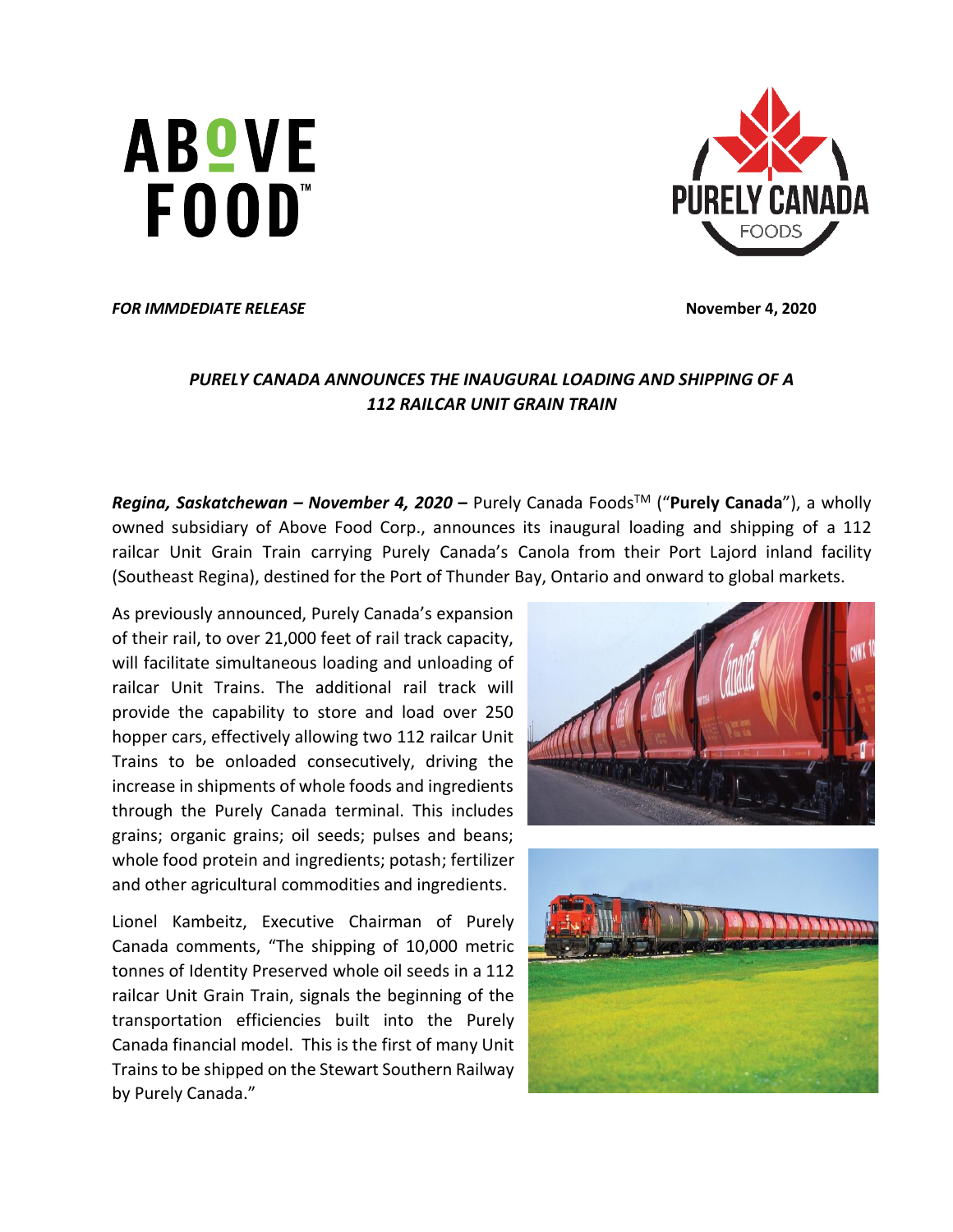Purely Canada is a vertically integrated company supplying whole foods and ingredients, from the vast and pristine lands of Western Canada to the tables of the world. Purely Canada is a recognized wholesale plant-based protein ingredient provider in Canada, with a vertically integrated agri-foods business, including Canada's largest certified organic facility, Canada's fifth largest inland grain terminal, railway infrastructure private railcar fleet, and strategic farm acres, ensuring a best-in-class plant protein supply chain.

Purely Canada purchases, processes, transports, and merchandizes Identity Preserved Ingredients from Saskatchewan and Alberta to global customers in North America, Asia, Europe, and Africa.



At Purely Canada we understand that Nothing is Above Nature. Our five generations of farmers that have farmed the same lands, have taught us that our relationship with nature defines how we live and what we eat.

All our food starts with a seed. Our food is whole by nature's design. We know every step of its' journey from our fields to people's plates. We know the impact on the environment; we know who has touched it, we know its whole story. And we tell it proudly.

On October 8, 2020, Purely Canada announced its merger with Above Food Inc. ("**Above Food**"). Above Food is a plant protein food business that develops and distributes delicious, and densely nutritious plant-based alternatives to meat (Above Meat) and dairy (Above Dairy) through their proprietary Whole-Plant Protein Formulations. The first brand for this combined entity is a range of meat substitutes, Above Meat which will be quickly followed by Above Dairy, a product range that promises to redefine what good tastes like, in the alternative dairy space. Purely Canada is completing its due diligence and expects finalization of this transaction by the end of October.

# **ABOVE** FOOD"

Purely Canada and Above Food commits that its products will tell the whole story, from field to plate, ensuring that customers can trust that every bite is natural, good-for-them, and sustainably produced.

#### *FOR MORE INFORMATION:*

*Tyler West Chief Executive Officer Purely Canada Foods Corp. [twest@purelycanada.ca](mailto:twest@purelycanada.ca)*